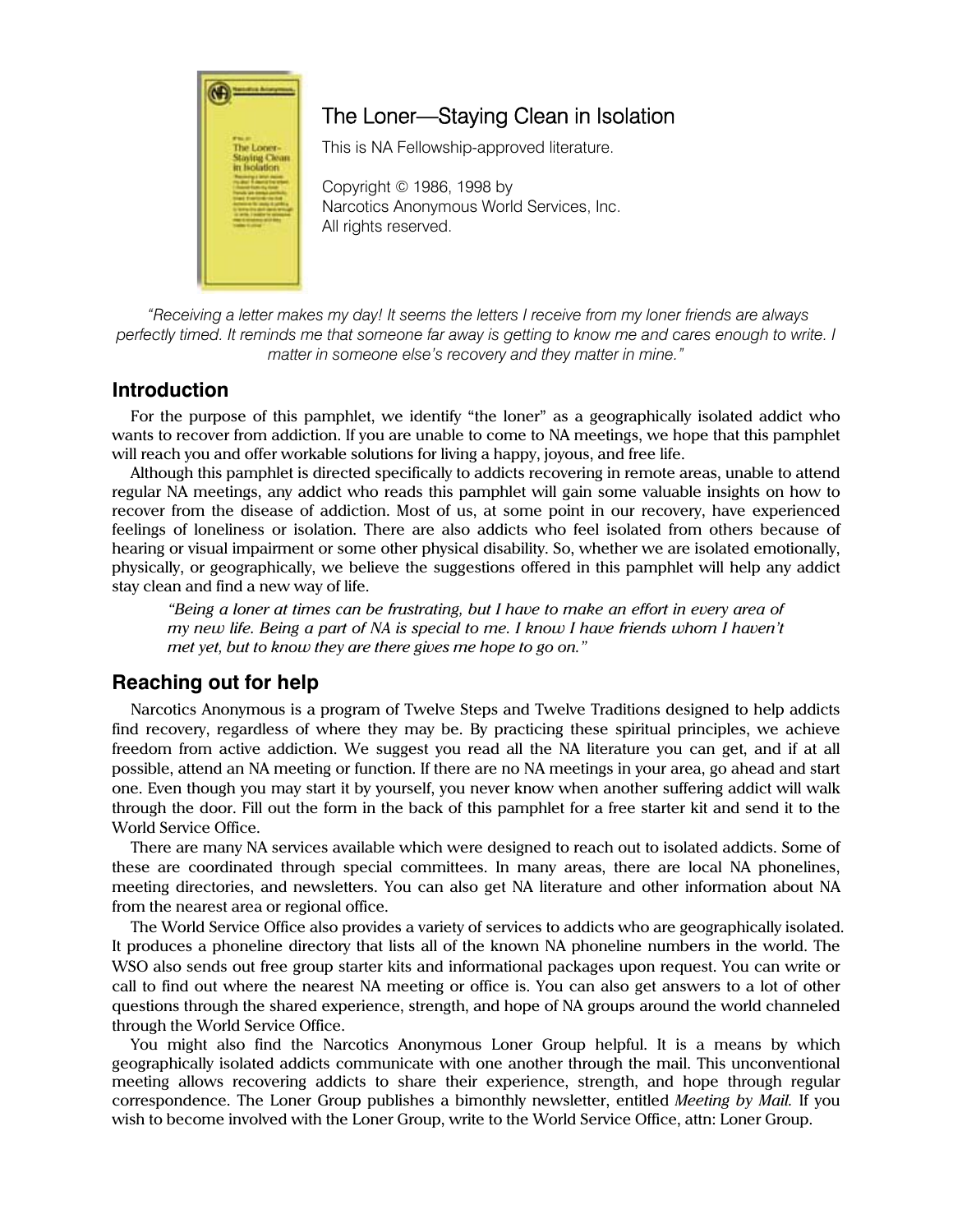There is another publication that is very helpful for addicts in remote areas: *The NA Way Magazine*. It is published quarterly in English, French, German, Portuguese, and Spanish, and subscriptions are provided without charge upon request. You can have your name added to the mailing list just by writing to the WSO. You will then begin receiving *The NA Way* on a regular basis. It contains notices of upcoming NA conventions, as well as other items recovery sharing, and articles and features that are of interest to NA members. This publication is very helpful in encouraging communication and unity by keeping you informed of developments in the worldwide Fellowship of Narcotics Anonymous.

The most important service NA offers is the recovering addict. Remember, *the therapeutic value of one addict helping another is without parallel<sup>∗</sup>. So if it is possible, contact some other recovering addicts* either by phone or by mail. If you contact the NA World Service Office, they will assist you in reaching the nearest recovering addicts. Remember that you don't have to be lonely, even though you might be alone.

*"It is so easy for me to forget about the importance of sharing, especially when my pride and arrogance prevent me from sharing feelings and thoughts I don't like or don't want to have. When I write things about myself, it helps."* 

#### **The value of sharing**

There is no easy solution for recovering addicts who have no local NA community for fellowship and support, but recovery is possible if we truly want to stay clean. Although we may be the only recovering addict for miles around, we need not be afraid to reach out for help. There are many ways of contacting other recovering addicts, and any initial contact can be used as a link to new ones. Many isolated addicts have regular pen pals with whom they communicate to share their recovery. It is also important to have a sponsor or someone to help you learn and practice the Twelve Steps. If there is no one near you to ask to be your sponsor, don't be afraid to ask someone in another area. You can write letters to each other, send tapes back and forth, and make long-distance phone calls whenever necessary. The action of sharing with another addict, whether it is in person, by phone, or on paper, can alleviate problems even without immediate feedback.

One member shared about getting clean in a country where she didn't speak the language. Her sponsor was in a different country, many miles away. She had to use the phone and call other women in the NA Fellowship in another country to get direction on working the Twelve Steps. But she wanted to recover from her addiction, and so she was willing to take that action. She found that by making the phone calls, she was creating a bond with those other recovering women. Pretty soon, she didn't call just her sponsor, she also called other members whose telephone numbers her sponsor had shared with her. And she shared those numbers with other women who wanted to recover from addiction. That way they could all rely on and help each other. All of a sudden, they had some unity, a feeling of belonging to a worldwide fellowship, and not being alone anymore. For someone who was alone in a strange country, our member felt that she was no longer alone. She was a member of NA, she stayed clean, and she practiced the Twelve Steps. She found another way, a way to recover and live a new life.

We have all found that after sharing with another recovering addict, we feel better. There is someone who understands our disease and can help us take the steps which are necessary for our recovery. So, whether it is by telephone, on paper, or through cassette tapes, the value of sharing is paramount to our recovery.

*"I'm an addict. I started the first meeting of NA in this town four weeks ago. The first meeting only had two people and I was on my own the last two. But I have a few more people coming next week. Even sitting by myself in that room for an hour and a half, I don't feel lonely. I just pray that one day I might help someone. I'm really very grateful and I know by giving it away, I keep it. I need NA so much."* 

### **Starting an NA meeting**

 $\overline{a}$ 

How do you start an NA meeting? It's really quite simple. All you really need to start an NA meeting is a desire to stop using and an NA Basic Text, and maybe a pot of coffee. You can find more information about locating a facility and electing officers in *The Group Booklet.* The most important thing, though, is to

<sup>∗</sup> This sentence is a quote from our Basic Text, *Narcotics Anonymous.* Reading the Basic Text is a very important part of our recovery from addiction. If you don't have a Basic Text, write to the WSO. They will send you an order form which you can use to order the Basic Text and other NA literature. The address is printed in the back of this pamphlet.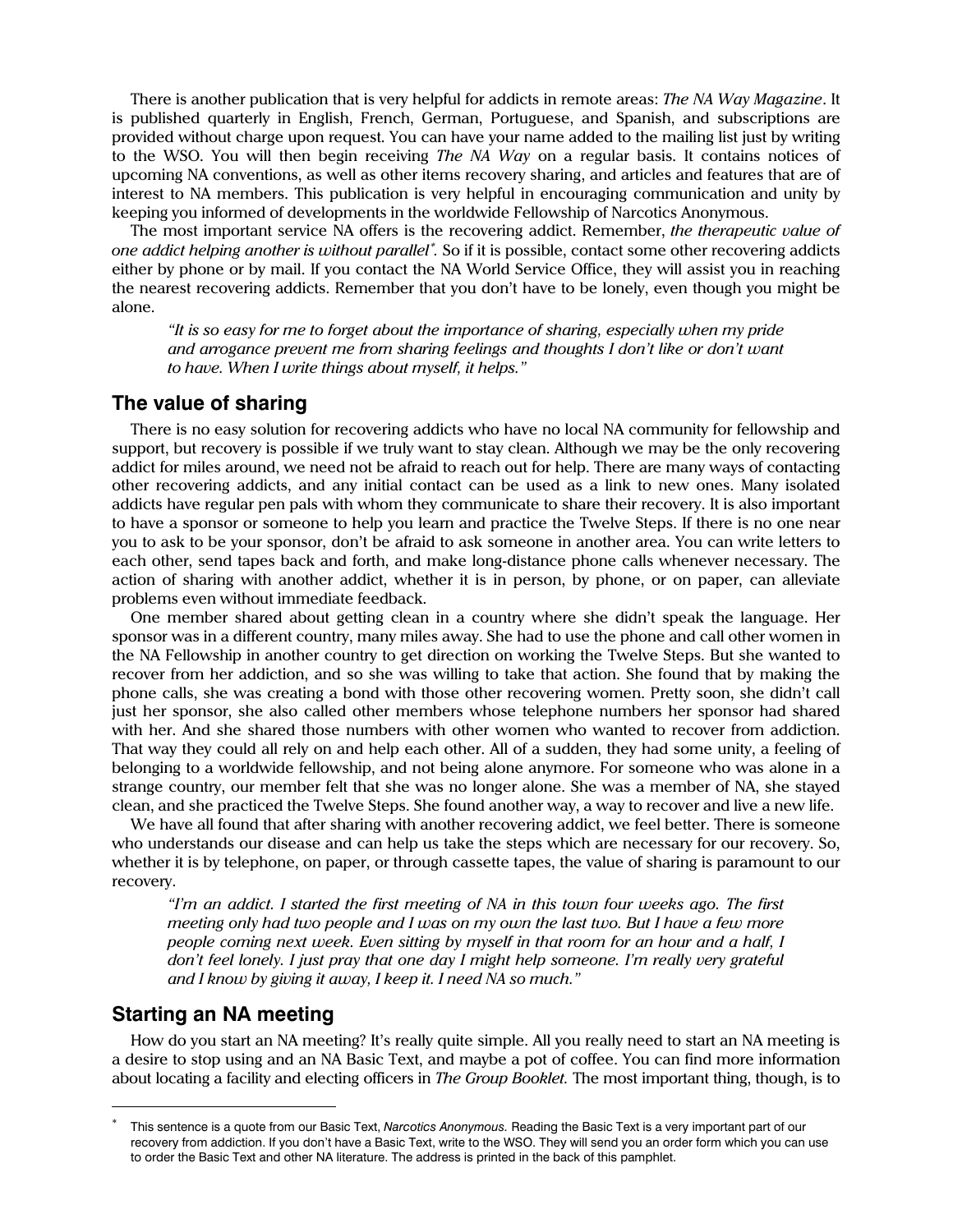maintain consistency and perseverance. Whenever an NA meeting is started, even if it is by only one person, that person must make a commitment to be there. If no one else shows up, read from the Basic Text. We have learned this lesson through repeated experiences and it still holds true today. Many NA meetings have started this way, and thousands of addicts are alive and clean today because just one or two addicts made and kept the commitment to have the NA door open when others reached out for help.

In some cases, when a meeting is first started, the attendance is small. Sometimes no one shows up except the member who started the meeting. In situations like these, it is helpful to do some basic public information work such as putting up notices or announcements about your meeting in places where addicts might see them. Newspapers and bulletin boards are common places to use for such notices, but above all, keep the NA door open, make some coffee and study from the NA Basic Text. Do not be discouraged if your new meeting seems to have a rocky start. Put up some more notices and come back the next week. Do it over and over again until other addicts begin coming to the meeting. And they will come. There have been many examples cited by members of NA where meetings have been kept open for up to a year with only one or two regular members. Then, for no apparent reason, the rooms suddenly filled with people seeking recovery. Many of these groups now report quite a few years experience with successfully carrying the message of recovery.

In all your efforts, remember that even doing the basic footwork will help keep you clean and grateful for your recovery. Be direct with all people to whom you speak, whether it is the pastor of a church, an administrator of a hospital, or the local police. They probably will be interested in what you have to say. If you have a piece of NA literature to leave with them, that will serve as a reminder to them of your own efforts to stay clean and may plant the seed for them referring an addict to the meeting. When they see that you are not there to evangelize or to encroach on their programs, they will not feel threatened and so may offer to help support a meeting in your area. Perhaps they will ask you questions about the NA program. You can share your personal experience with addiction and recovery, or give them some NA literature, and so carry the NA message that way. Your efforts are bound to pay off. You do the footwork, and leave the results to God. At the very least, you will stay clean. You surely will come to a better understanding of the Twelve Steps and Twelve Traditions. And you may well be God's instrument for helping plant NA's seed of recovery in your community.

*"All of the NA materials have been important to me, but especially my NA book which gives me continuous hope. Writing to other addicts who have been loners at one time also helps me through daily living. In my personal recovery the most important thing is my spiritual contact with God, which I obtain through the book, literature, my sponsor, and letters to loners and other addicts I have met across the country."* 

#### **Crises**

Crises come in many forms to all addicts. Without other recovering addicts or meetings to help us keep a balanced perspective, routine problems can become magnified in our minds. We may start to think that staying clean isn't paying off, and arouse feelings of self-pity, resentment, and anger. We must keep foremost in mind that whatever pain we experience will pass.

Problems are realities of life and do not disappear just because we stay clean. In recovery, however, we find that we grow through pain and often feel that a crisis brings a gift by allowing us the opportunity to experience growth through living clean. No matter how painful life's tragedies may be for us, one thing is clear: *we must not use, no matter what.* Our experience has shown that if we put forth even half the effort to stay clean that we did to use, we have an excellent chance of maintaining our recovery. When we reach out for help, we begin to grow.

*"Some of the special things I like to do when no one is home and I'm not at a meeting are to read my* NA Way Magazine, *my Basic Text, and write to other loners. Anything that talks to me about recovery, love, and fellowship the NA way adds direction to my thoughts. My most dependable source of comfort and enlightenment is my Higher Power. I'm very grateful to have come to believe."* 

### **Living the program**

The Twelve Steps are our blueprint for recovery from the disease of addiction. As we continually practice these steps, we come to live the program. Through the direct application of these principles in all of our affairs, we find acceptance, faith, and humility. We learn to live life on its own terms.